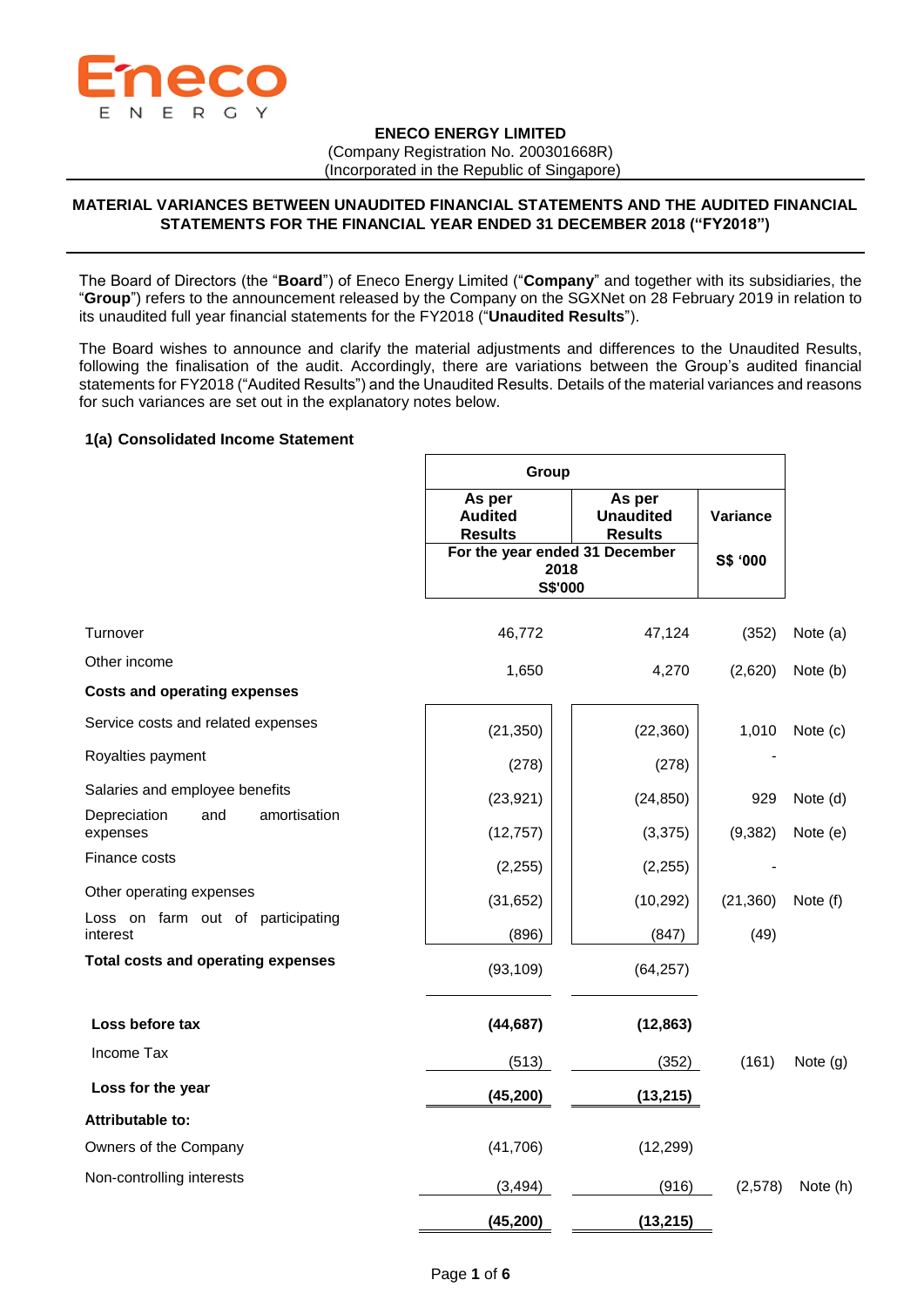

| Loss per share attributable to owners<br>of the Company (cents per share) | Basic          | (7.55) | (2.23) |  |  |
|---------------------------------------------------------------------------|----------------|--------|--------|--|--|
|                                                                           | <b>Diluted</b> |        |        |  |  |
|                                                                           |                | (7.55) | (2.23) |  |  |

### **Notes:**

Adjustments were due to:

- (a) Largely due to the reclassification of write-back of current year expenses from **Turnover** to **Service Costs and Related Expenses**.
- (b) Largely due to reversal of write-back of **Legal and Professional Fee** due to additional legal settlement provision required and recorded in **Other Operating Expenses** as mentioned in Note (f) below.
- (c) Largely due to reversal of over-recognition of costs and the reclassification as mentioned in Note (a) above.
- (d) Restate of bonus expense recorded in the current year which relates to prior periods and write-back of current year's excess **Bonus Provision**.
- (e) Increase in depreciation of oil and gas properties of Lemang PSC following the use of Unit of Production method.
- (f) Impairment for **Amounts Due from Non-controlling Interest** ("**NCI**") Holder of S\$9.3m and former joint venture partner, Eastwin Global Investment Limited ("**Eastwin**") of S\$6.1m, legal settlement of S\$4.2m from Super Power Enterprise Group Ltd ("**Super Power**"), impairment in Lemang PSC of \$1.5m, impairment for **Amount Due from Broker** of S\$3.9m which was used to secure bank guarantee for West Jambi KSO, offset by reduction in Lemang PSC's operation costs.
- (g) Additional tax provision arising from the above adjustments.
- (h) **NCI** share of Lemang PSC increase in depreciation, impairment for **Loan Due** from Eastwin, legal settlement provision, impairment of Lemang PSC offset by reduction in Lemang PSC's operation costs.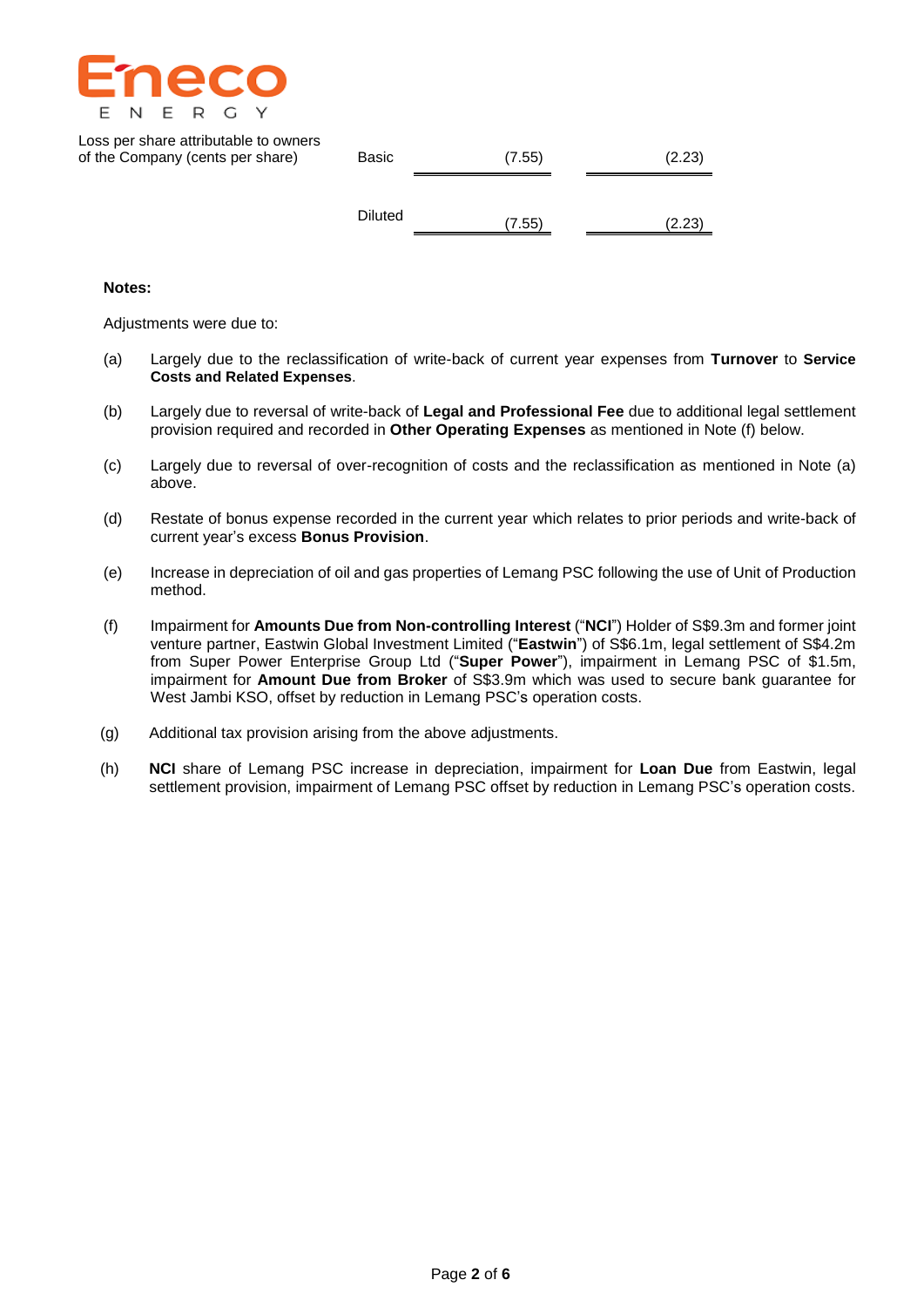

# **BALANCE SHEET**

|                                                    | Group                                      |                                              |                |                                    |                                            | Company                                      |          |              |
|----------------------------------------------------|--------------------------------------------|----------------------------------------------|----------------|------------------------------------|--------------------------------------------|----------------------------------------------|----------|--------------|
|                                                    | As per<br><b>Audited</b><br><b>Results</b> | As per<br><b>Unaudited</b><br><b>Results</b> | Variance       |                                    | As per<br><b>Audited</b><br><b>Results</b> | As per<br><b>Unaudited</b><br><b>Results</b> | Variance |              |
| <b>Balance Sheet as at</b>                         | 31 December 2018<br>S\$'000                |                                              | <b>S\$'000</b> | 31 December 2018<br><b>S\$'000</b> |                                            | S\$'000                                      |          |              |
| <b>Non-current assets</b>                          |                                            |                                              |                |                                    |                                            |                                              |          |              |
| Oil and gas properties                             | 12,270                                     | 22,197                                       | (9,927)        | Note (i)                           |                                            |                                              |          |              |
| Property,<br>plant<br>and<br>equipment             | 10,777                                     | 10,777                                       |                |                                    | 19                                         | 19                                           |          |              |
| Intangible assets                                  | 167                                        | 1,165                                        | (998)          | Note (j)                           |                                            |                                              |          |              |
| Investment in exploration<br>and evaluation assets | 19,170                                     | 19,812                                       | (642)          | Note (j)                           |                                            |                                              |          |              |
| Investments<br>in<br>subsidiaries                  |                                            |                                              |                |                                    | 9,426                                      | 9,426                                        |          |              |
| Loans to subsidiaries                              |                                            |                                              |                |                                    | 19,755                                     | 29,289                                       | (9,534)  | Note (u)     |
| Other receivables                                  | 7,190                                      | 22,705                                       | (15, 515)      | Note (k)                           |                                            |                                              |          |              |
| Deferred tax assets                                | 35                                         |                                              | 35             |                                    |                                            |                                              |          |              |
| <b>Fixed deposits</b>                              | 310                                        |                                              | 310            | Note (I)                           |                                            |                                              |          |              |
|                                                    | 49,919                                     | 76,656                                       |                |                                    | 29,200                                     | 38,734                                       |          |              |
| <b>Current Assets</b>                              |                                            |                                              |                |                                    |                                            |                                              |          |              |
| Trade receivables                                  | 11,270                                     | 11,577                                       | (307)          | Note (m)                           |                                            |                                              |          |              |
| Other receivables                                  | 1,847                                      | 21,558                                       | (19, 711)      | Note (n)                           | 3,595                                      | 64,677                                       | (61,082) | Note (u)(i)  |
| Prepaid<br>operating<br>expenses                   | 829                                        | 856                                          | (27)           |                                    | 78                                         | 78                                           |          |              |
| Inventories                                        | 181                                        | 181                                          |                |                                    |                                            |                                              |          |              |
| Cash and bank balances                             | 8,231                                      | 8,541                                        | (310)          | Note (I)                           | 4,166                                      | 4,166                                        |          |              |
|                                                    | 22,358                                     | 42,713                                       |                |                                    | 7,839                                      | 68,921                                       |          |              |
| <b>Current Liabilities</b>                         |                                            |                                              |                |                                    |                                            |                                              |          |              |
| Trade payables                                     | 15,027                                     | 19,880                                       | (4, 853)       | Note (o)                           |                                            |                                              |          |              |
| Other payables                                     | 11,493                                     | 16,299                                       | (4,806)        | Note<br>(n)(iv)                    | 2,878                                      | 2,320                                        | 558      | Note (r)(ii) |
| Provisions                                         | 621                                        | 521                                          | 100            | and $(p)$<br>Note (q)              |                                            | 39                                           | (39)     |              |
| Finance lease liabilities                          | 1,823                                      | 1,823                                        |                |                                    |                                            |                                              |          |              |
| Loans and borrowings                               | 4,619                                      | 4,619                                        |                |                                    |                                            | -                                            |          |              |
| Income tax payable                                 | 206                                        | 128                                          | 78             |                                    | 90                                         | 90                                           |          |              |
|                                                    | 33,789                                     | 43,270                                       |                |                                    | 2,968                                      | 2,449                                        |          |              |
| <b>Net Current</b><br>(liabilities)/Assets         | (11, 431)                                  | (557)                                        |                |                                    | 4,871                                      | 66,472                                       |          |              |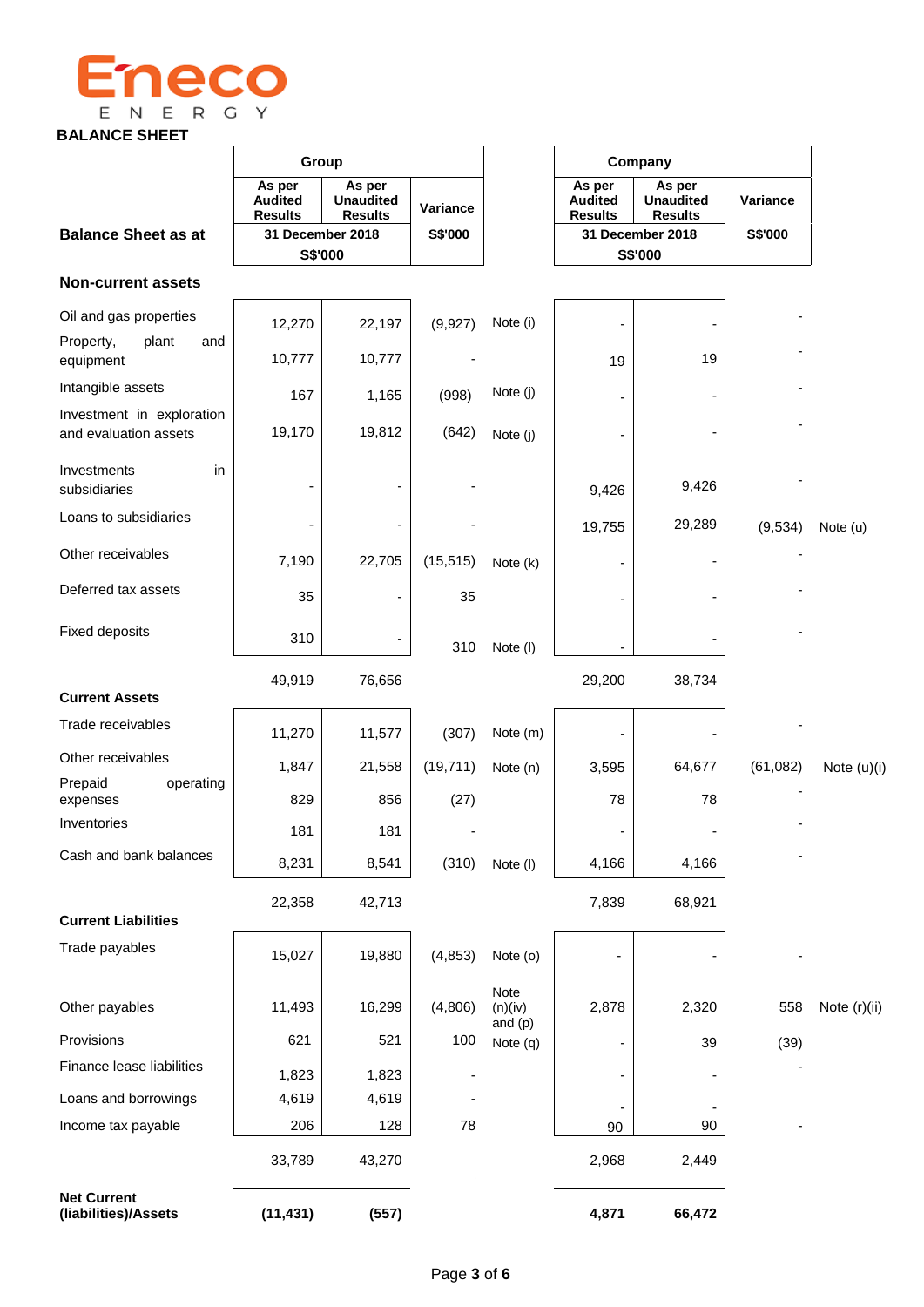

# **BALANCE SHEET**

|                                                     | Group                                      |                                              |           |                                    | Company                                    |                                              |          |              |
|-----------------------------------------------------|--------------------------------------------|----------------------------------------------|-----------|------------------------------------|--------------------------------------------|----------------------------------------------|----------|--------------|
|                                                     | As per<br><b>Audited</b><br><b>Results</b> | As per<br><b>Unaudited</b><br><b>Results</b> | Variance  |                                    | As per<br><b>Audited</b><br><b>Results</b> | As per<br><b>Unaudited</b><br><b>Results</b> | Variance |              |
| <b>Balance Sheet as at</b>                          |                                            | 31 December 2018                             | S\$'000   |                                    |                                            | 31 December 2018                             | S\$'000  |              |
|                                                     |                                            | S\$'000                                      |           |                                    |                                            | S\$'000                                      |          |              |
| <b>Non-Current Liabilities</b>                      |                                            |                                              |           |                                    |                                            |                                              |          |              |
| Other payables                                      | 19,262                                     | 27,170                                       | (7,908)   | <b>Note</b><br>(n)(v)<br>and $(r)$ | 743                                        |                                              | 743      | Note (r)(ii) |
| Provisions                                          | 1,092                                      | 1,559                                        | (467)     | Note (q)<br>and $(s)$              | 19                                         |                                              | 19       |              |
| Abandonment and site<br>restoration liabilities     | 880                                        | 991                                          | (111)     | Note (s)                           |                                            |                                              |          |              |
| Finance lease liabilities                           | 5,524                                      | 5,524                                        |           |                                    |                                            |                                              |          |              |
| Loans and borrowings                                | 4,619                                      | 4,619                                        |           |                                    |                                            |                                              |          |              |
| Deferred tax liabilities                            | 2,933                                      | 2,949                                        | (16)      |                                    |                                            |                                              |          |              |
|                                                     | 34,310                                     | 42,812                                       |           |                                    | 762                                        |                                              |          |              |
| <b>Net Assets</b>                                   | 4,178                                      | 33,287                                       |           |                                    | 33,309                                     | 105,206                                      |          |              |
| Equity attributable to the<br>owners of the Company |                                            |                                              |           |                                    |                                            |                                              |          |              |
| Share capital                                       | 148,181                                    | 148,181                                      |           |                                    | 148,181                                    | 148,181                                      |          |              |
| Treasury shares                                     | (935)                                      | (935)                                        |           |                                    | (935)                                      | (935)                                        |          |              |
| Other reserves                                      | 4,706                                      | (111)                                        | 4,817     | Note (t)                           | 3,673                                      | 3,673                                        |          |              |
| <b>Accumulated losses</b>                           | (139, 737)                                 | (108, 426)                                   | (31, 311) |                                    | (117, 610)                                 | (45, 713)                                    | 71,897   |              |
| Non-controlling                                     | 12,215                                     | 38,709                                       |           |                                    | 33,309                                     | 105,206                                      |          |              |
| <b>Interests</b>                                    | (8,037)                                    | (5, 422)                                     | (2,615)   | Note (h)                           | <b>Contract Contract</b>                   |                                              |          |              |
| <b>Total Equity</b>                                 | 4,178                                      | 33,287                                       |           |                                    | 33,309                                     | 105,206                                      |          |              |

-

### **Notes:**

Adjustments were due to:

- (i) Mainly due to increase in depreciation of Lemang PSC as mentioned in Note (e).
- (j) Mainly due to impairment of Lemang PSC.
- (k) Adjustments made to **Other Receivables** (Non-current) were mainly due to the following:
	- i. Reversal of Indemnity Receivable of S\$13.7m from Eastwin for Super Power legal settlement sum as Eastwin had previously agreed to indemnify against any claims made by Super Power. However, due to uncertainty of Eastwin's financial position arising from its disposal of its entire participating interest in Lemang PSC, no indemnity receivable was recognised in 2018;
	- ii. Impairment for **Advance to a former Joint Venture Partner**, Eastwin of S\$5.1m; offset by: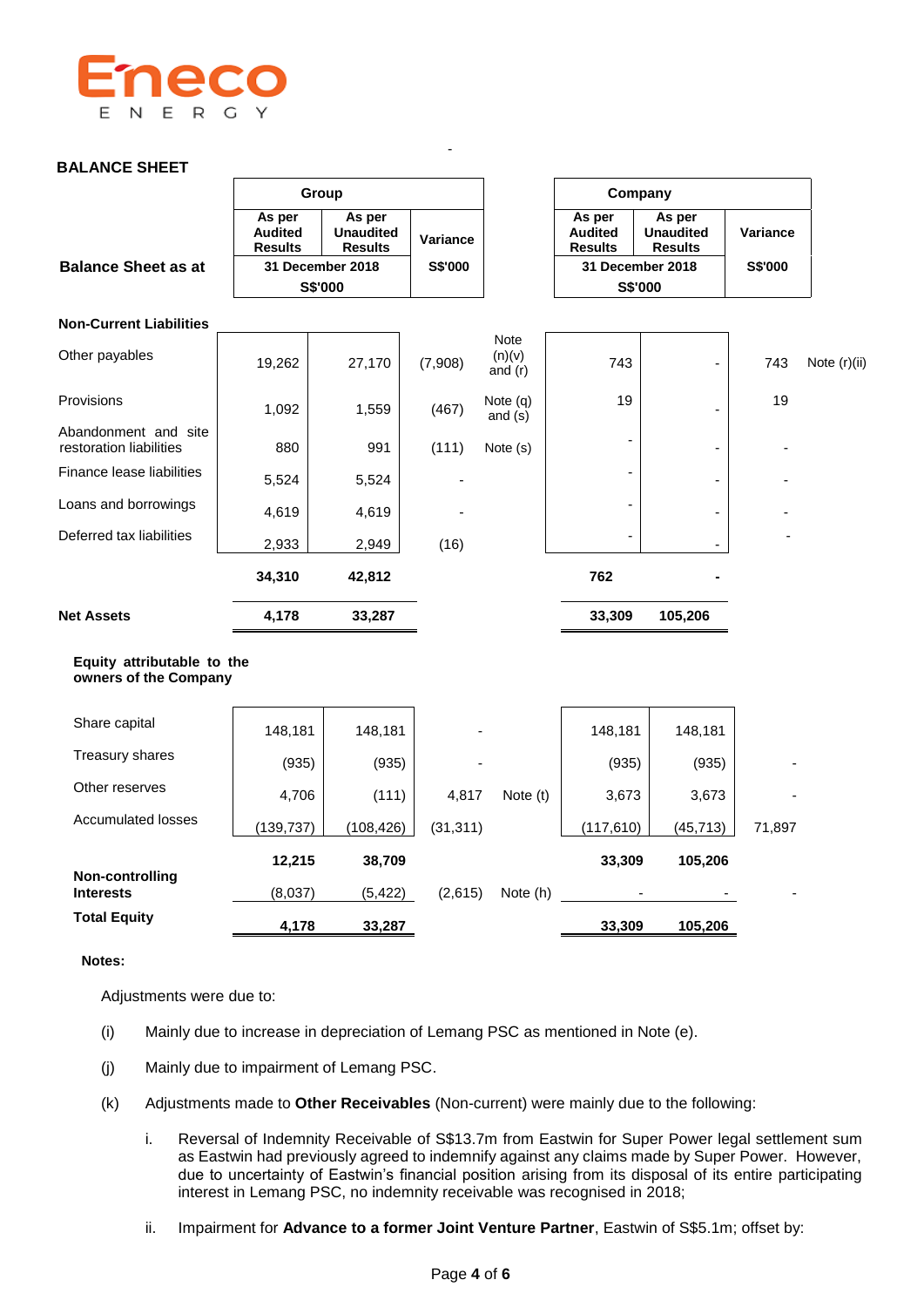

- iii. Increase in reimbursable **Value Added Tax Receivable** on oil and gas activities of S\$3.3m; and
- (l) Reclassification of **Fixed Deposits** placed with bank to secure banking facilities from **Current Assets** to **Non-current Assets**.
- (m) Largely due to additional reclassification of Goods and Services Tax payable recognised and net payable reclassified from **Trade Receivables** to **Trade Payables**.
- (n) Adjustments made to **Other Receivables** (Current) were mainly due to the following:
	- i. Reclassify S\$3.9m from **Current** to **Non-current** for a cash collateral with a Broker to secure the Bank Guarantee for West Jambi KSO concession. This amount was subsequently fully impaired due to uncertainty of recoverability;
	- ii. Impairment for **Loan Receivable** for **NCI** of S\$9.3m and **Joint Venture Partner** of S\$1.0m;
	- iii. Reduction in **Sundry Receivables** of S\$0.8m;
	- iv. Netting off S\$2.6m **Cash Calls Receivable from a Joint Venture Partner** against **Cash Calls Advanced by a Joint Venture Partner**; and
	- v. Netting off S\$2.0m **Cash Calls Due from NCI** against **Cash Calls Due to NCI**.
- (o) Largely due to reduction from Lemang PSC's operation costs.
- (p) Reduction in **Cash Calls Advanced by a Joint Venture Partner** and netting off S\$2.6m of **Cash Calls Receivable** against **Cash Calls Advanced by a Joint Venture Partner** as mentioned in Note (n)(iv).
- (q) Reclassification from **Non-current to Current**.
- (r) Adjustments made to **Other Payables** (Non-current):
	- i. Reduction of legal settlement provision for Super Power due to amortisation of the liabilities; offset by
	- ii. Additional cash bonus payable to a Director.
- (s) Reduction in liabilities.
- (t) Foreign currency translation adjustments arising.
- (u) Adjustments relating to **Loans to Subsidiaries** and **Other Receivables** at the Company level relate to the following:
	- i. Reclassification of **Amounts due from Subsidiaries** from **Current** to **Non-current**; and
	- ii. Impairment for **Loans to Subsidiaries.**